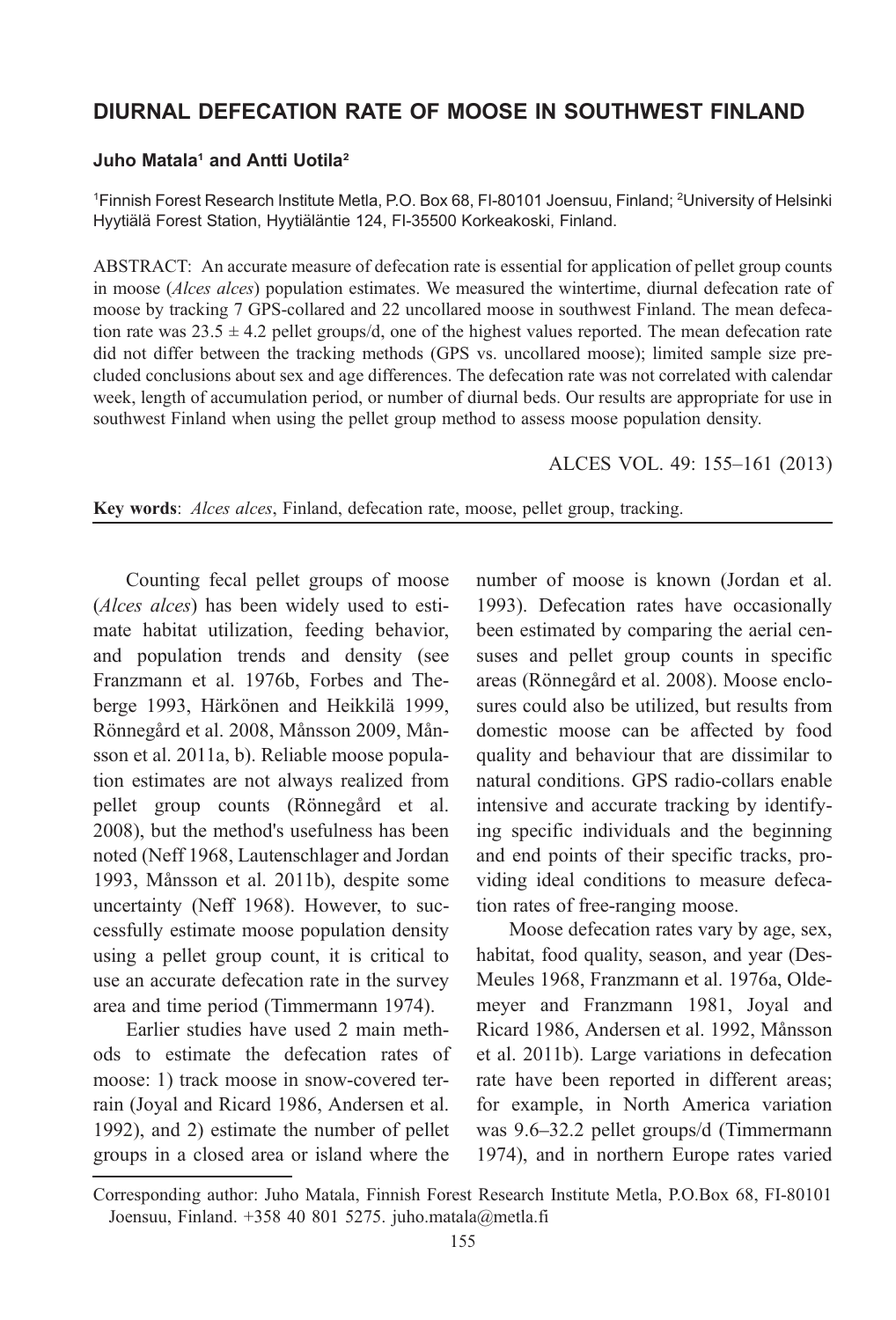<span id="page-1-0"></span>from 14–26.9 pellet groups/d (Andersen et al. 1992, Remm and Luud 2003, Rönnegård et al. 2008). These data emphasize the importance of using area-specific rates when using the pellet group method to estimate moose population density.

Our main objective was to formulate a general estimate of the wintertime, diurnal defecation rate of moose in southwest Finland by tracking both GPS-collared and uncollared moose in snowy terrain. We also compared these 2 tracking methods and looked for differences in defecation rates between sex and age.

## STUDY AREA

Moose were tracked in 2 separate areas approximately 100 km apart in southwest Finland (Fig. 1). Uncollared moose were tracked in the Orivesi-Kangasala area (∼WGS84 61°36′ N, 24°22′ E) and GPScollared moose in the Loppi-Hyvinkää area (∼WGS84 60°38′ N, 24°35′ E). Both areas are located in the souther[n boreal veg](#page-5-0)etation zone with Scots pine (Pinus sylvestris) and Norway spruce (Picea abies) as the dominant tree species. Forest cover was 78% of the total land area in Orivesi-Kangasala and 71% in Loppi-Hyvinkää (Metla 2012).

# METHODS

# Tracking of Uncollared Moose

We actively searched for uncollared moose in their known habitats during fresh snow conditions between December and April, 1999–2003. The accumulation period for pellet counts began when moose were seen or flushed, enabling data collectors to accurately time their count by locating fresh resting places, pellet groups, or tracks in



Fig. 1. Study area locations and starting points of moose tracking periods in southern Finland. In the Orivesi-Kangasala area some of the starting point coordinates of uncollared moose are rough estimates and overlap because they could not be separated at the map scale.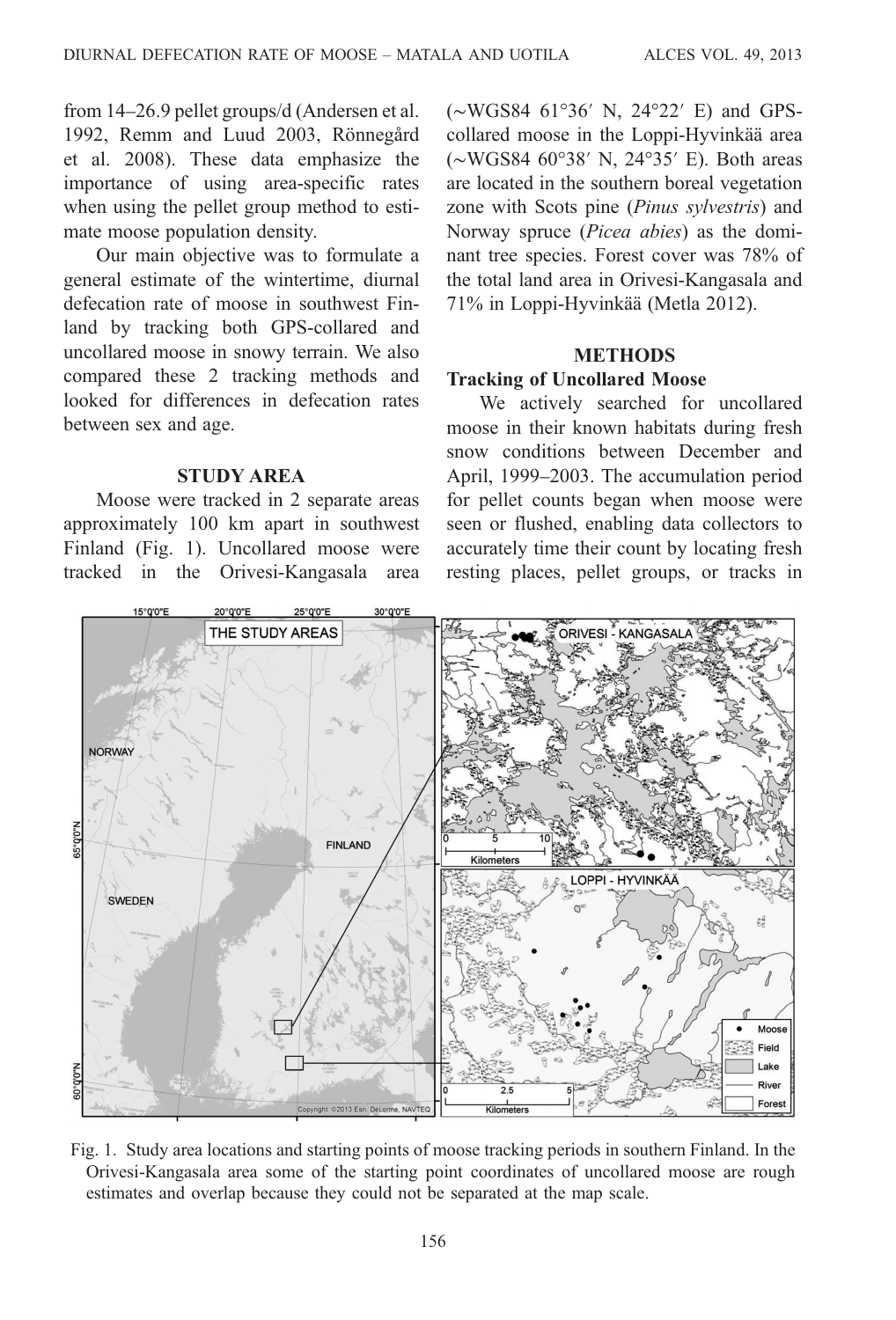the snow. The pellet groups were counted the following day, until moose fled from the counter. The end of the accumulation period was determined in a similar manner as the starting point. The accumulation periods varied from 8–31 h.

Moose were classified as either adults or calves by visually observing them and their pellets, bedding places, and behavior. Their sex could be determined without visual contact by analyzing their urination methods, as bulls urinate in front of the hind hooves. We measured the diurnal defecation rate of 5 bulls, 3 cows, and 3 calves. Additionally we measured 3 cows with twin calves and 1 cow with a single calf, without separating the pellet groups of the cows and calves. In total, we were able to record the diurnal defecation rates of 22 uncollared moose and count the number of beds of 7 individuals.

### Tracking of GPS-Collared Moose

The Finnish Game and Fisheries Research Institute (FGFRI) provided location data for the GPS-collared moose. The FGFRI implemented GPS-collaring procedures in accordance with Finnish legislation, with permission from the National Animal Experiment Board of Finland. An individual GPS-collared cow was tracked once and another on 5 separate occasions, while 1 cow with twin calves was tracked once, and one cow with a single calf twice; altogether, 7 individuals were tracked.

The GPS-collared moose were tracked a few days after fresh snowfall in December– March 2010. The counter went to the most recent location of moose tracks which were usually ∼12 h old. The pellet groups were counted along the moose track by following it against the original course of the moose; the coordinates of the pellet groups, beds, and urination sites were located with handheld GPS devices. The accumulation period finished when an individual track became mixed with others or sunset precluded tracking. The duration of the accumulation period was determined by identifying the time associated with the closest location of the tracks with GPS collar data. The accumulation periods ranged from 6–47 h.

## Data Analysis

At least 20 pellets were required to make a pellet group. We processed the pellet group data of 29 moose (7 GPS-collared, 22 uncollared) to calculate the diurnal defecation rate (number of pellet groups produced per individual in 24 h) from the accumulation periods of individual bulls, cows, and calves. Mean values were calculated for the group of cows and calves when it was impossible to identify calf from cow pellet groups; analyses of 25 separate cases were used to calculate the diurnal defecation rate.

For comparison, we sampled the mean values of diurnal defecation rates of 3 sex and age classes: 1) bulls, 2) cows, and 3) calves and cow-calves. The last class was required because we were only able to track 3 individual calves, which was insufficient for any reasonable analysis. We also compared the mean defecation rates of the uncollared and GPS-collared moose. Due to limitations in the linearity and homogeneity of variances in the data, we used the Kruskal-Wallis test for multiple samples and the Mann-Whitney test for paired sample comparisons. Furthermore, we searched for possible correlations between the diurnal defecation rate and 1) the calendar week of the accumulation period, 2) the duration of the accumulation period, and 3) the number of diurnal beds for part of the samples. All statistical calculations were performed using the Statistical Package for the Social Sciences (SPSS) 17.0 software.

Data relating to home range of moose during the accumulation period (calculated using the Home Range Tools for ArcGIS® version 1.1 with the Minimum Convex Polygon method), length of the moose track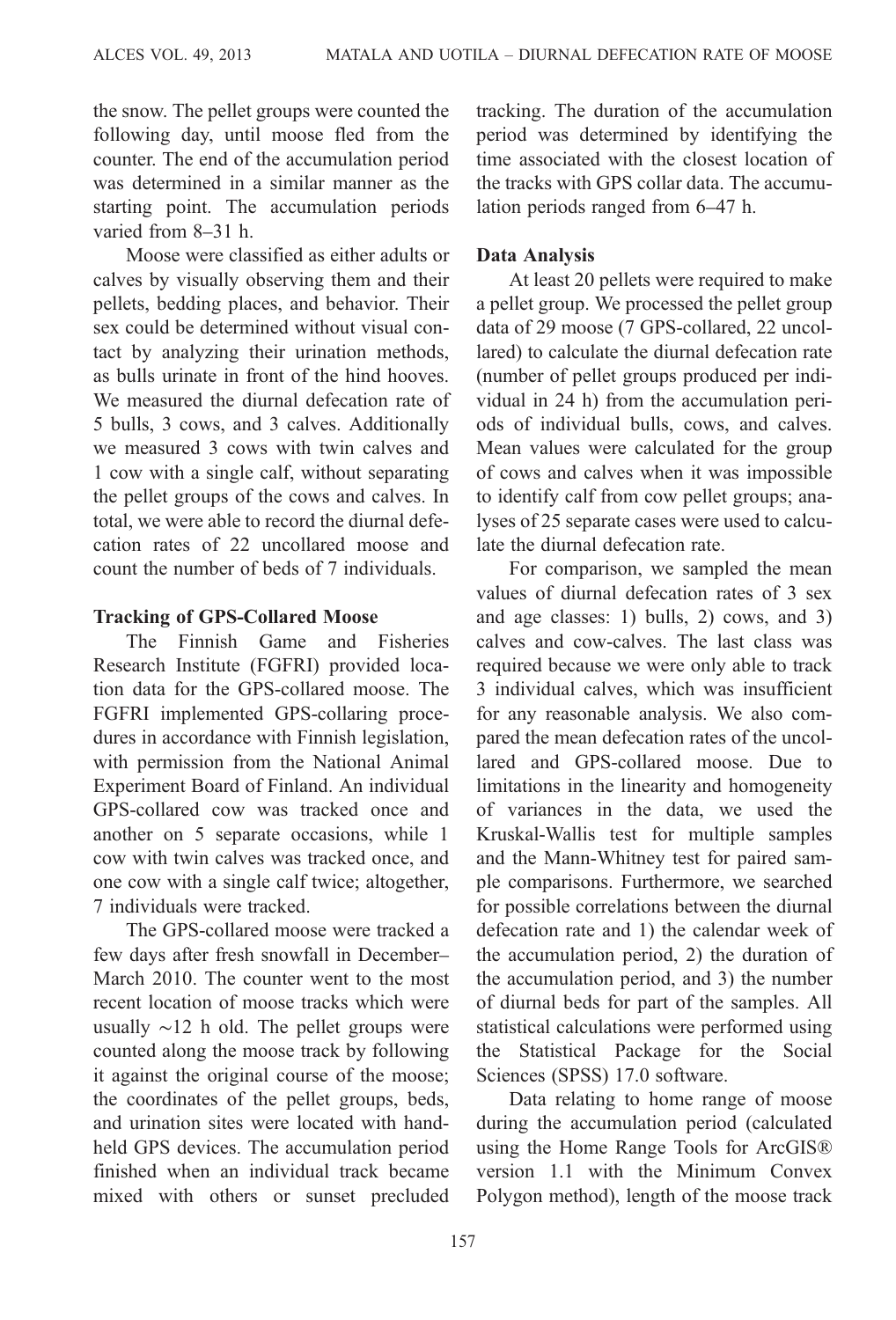during the accumulation period, and the number of diurnal urinations were also collected from the GPS-collared moose, but insufficient sample sizes precluded their utilization in the analysis.

#### **RESULTS**

The diurnal defecation rate ranged from 12.2–32 pellet groups with an overall mean of  $23.5 \pm 4.2$  (SD; Table 1, Fig. 2). The mean values of bull, cow, and calf/cow-calf groups were different (Kruskal-Wallis test:  $\chi^2 = 9.9$ , df = 2, P = 0.007; Table 1). The calf and cow-calf group had the highest mean rate, but was statistically different only from the cow group (Table 1). The bull group had the lowest mean rate, but also the lowest and highest absolute values (i.e., the widest range; Table 1). The cow and bull gro[up rate](#page-4-0)s [and the](#page-4-0) rates of the uncollared and GPS-collared moose were not different (Table 1).

The diurnal defecation rate was not related to the calendar week of the accumulation period (Fig. 2, Table 2). The GPScollared individual which was tracked 5 times between 17 January and 23 February 2010 showed no trends during this period. The defecation rate did not correlate to the duration of the accumulation period or to

the number of diurnal beds (Table 2). The mean values for the other variables were: diurnal number of beds =  $8.0 \pm 4.2$  (SD,  $n = 15$ ), the diurnal urination rate = 1.0  $\pm$ 1.0 (SD,  $n = 9$ ), the area of home range during the accumulation period =  $95,267$  m<sup>2</sup>  $\pm$ 122,399 (SD,  $n = 9$ ), and length of track during the accumulation period =  $955 \text{ m} \pm 832$  $(SD, n = 6)$ .

### **[DISCUSSION](#page-5-0)**

The mean defecation rate was considered high (23.5  $\pm$  4.2 pellet group[s/d\) but similar to](#page-6-0) [the a](#page-6-0)verage rate measured in relatively good moose [habitat in southern N](#page-5-0)orway (22.9 pellet groups/d; Andersen et al. 1992). Lower defecation rates were mea[sured in southern](#page-5-0) [Sweden \(14 pellet groups/d](#page-5-0); [Rönneberg et al.](#page-5-0) [2008\) and on Isle Royale, North Ame](#page-5-0)rica (20.9; Jordan et al. 1993). Many studies have reported lower defecation rates in Alaska and Canada (see DesMeules 1968, Franzmann et al. 1976a, Oldemeyer and Franzmann 1981, Joyal and Ricard 1986).

The high values reported in our study area are not unreasonable when comparing the status of the moose population in Finland to other Nordic countries. The Finnish moose population is lower and of a higher productive state compared to those in

Table 1. Mean values of the wintertime, diurnal defecation rate and comparisons between moose groups in southern Finland.

|                              | Pellet groups $(\#/ind/24 \ h)$ |      |      |             |     | Mann-Whitney Test |            |                |
|------------------------------|---------------------------------|------|------|-------------|-----|-------------------|------------|----------------|
|                              | Mean                            | Min  | Max  | $\mathbf n$ | SD. | Test against      | $U$ -value | $\overline{P}$ |
| Grouping by moose type:      |                                 |      |      |             |     |                   |            |                |
| <b>Bulls</b>                 | 20.1                            | 12.2 | 32.0 | 5           | 7.3 | Cow               | 12         | 0.152          |
| Cows                         | 22.3                            | 18.9 | 24.0 | 9           | 2.2 | $Calf + groups$   | 10         | 0.002          |
| Calf and Cow-calf groups     | 25.9                            | 23.0 | 31.3 | 11          | 2.2 | Bull              | 11         | 0.061          |
| Grouping by tracking method: |                                 |      |      |             |     |                   |            |                |
| GPS-collared                 | 23.5                            | 20   | 26.7 | 9           | 1.8 | Uncollared        | 64         | 0.647          |
| Uncollared                   | 23.4                            | 12.2 | 32.0 | 16          | 5.2 |                   |            |                |
| All moose                    | 23.5                            | 12.2 | 32.0 | 25          | 4.2 |                   |            |                |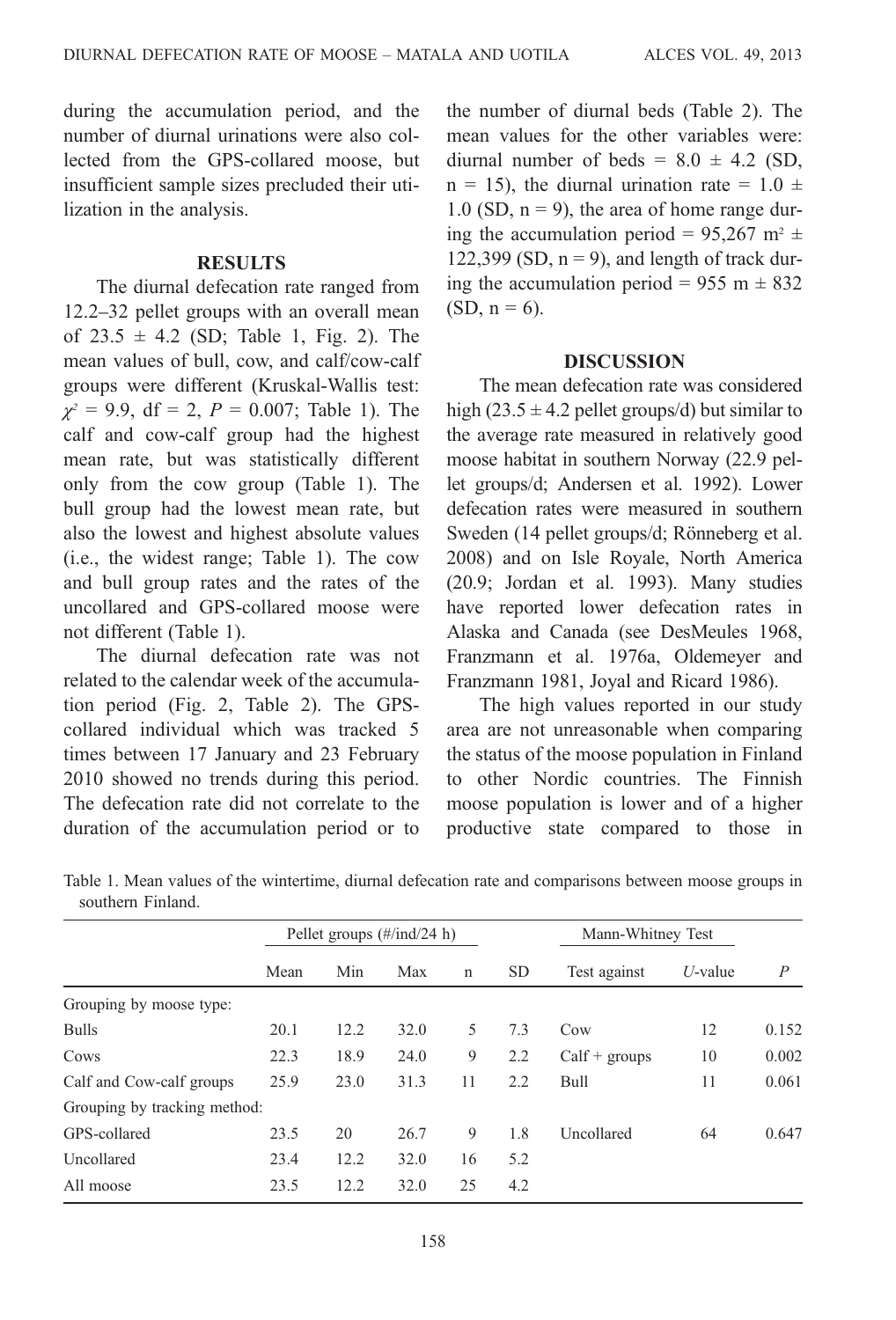<span id="page-4-0"></span>

Fig. 2. The diurnal defecation rate of moose in southern Finland relative to the time of the tracking period (calendar weeks). Moose types are classified as: 1) individual bulls, calves, and cows, and 2) cow-calf groups (when individuals could not be separated during tracking); cow $1 = \text{cow}$  with single calf,  $c$ ow $2 = \text{cow with } 2 \text{ calves.}$ 

Table 2. Pearson correlations between the diurnal defecation rate (pellet groups/moose/24 h) and temporal variables in southern Finland; no differences were found.

|             | Calendar<br>week | Accumulation<br>period (h) | Beds/<br>moose/<br>24h |
|-------------|------------------|----------------------------|------------------------|
| Coefficient | $-0.144$         | $-0.086$                   | $-0.403$               |
| $P$ -value  | 0.492            | 0.682                      | 0.136                  |
| n           | 25               | 25                         | 15                     |

Sweden and Norway (Lavsund et al. 2003, Tiilikainen et al. 2012). These differences [presumably imply be](#page-5-0)tter foraging habitat, higher nutritional condition, and a resultant higher defecation rate in Finland. Because defecation rates are influenced by food quality and availability and show large variation (Andersen et al. 1992), it follows that areaspecific defecation rates should be measured when using pellet group counts to estimate population density.

The extremes in defecation rate varied largely in our study, but most observations, especially of the GPS-collared individuals, were similar to the mean indicating the general reliability of these data and their application to estimate population density. The extreme values could result from local foraging conditions or from longer movements associated with uninte[nded disturbances](#page-5-0) [while](#page-5-0) tracking the uncollared moose.

Because the defecation rate can correlate with age and sex, these relationships should be taken int[o account if a chan](#page-5-0)ge in population st[ructure occurs \(Franzm](#page-5-0)ann et al. 1976a). Our data indicate that the calf and cow-calf group had slightly higher defecation rates than individual cows as also reported by DesMeules (1968), but opposite that of Joyal and Ricard (1986). Bulls and cows were not different in our analyses; however, general conclusions about sex and age differences cannot be made due to the limited sample size.

Using an accurate defecation rate is critical when applying pellet group counts in moose population density estimates. Defecation rates have not been published previously in Finland, and given the considerable variation in similar data from northern Europe, we consider our results the best available for local use. Furthermore, similar defecation rates were obtained for both regions in our study, making the mean values applicable to all of southern Finland. The lack of correlation between calendar week and defecation rate indicates a stable accumulation rate throughout winter, suggesting that these rates might be applicable for springtime pellet group counts. Variations in the absolute data and means should be taken into account when calculating confidence limits for the final moose density estimate.

## ACKNOWLEDGEMENTS

We thank Mr. J. Sillanpää for tracking the GPS-collared moose and Mr. H. Mattila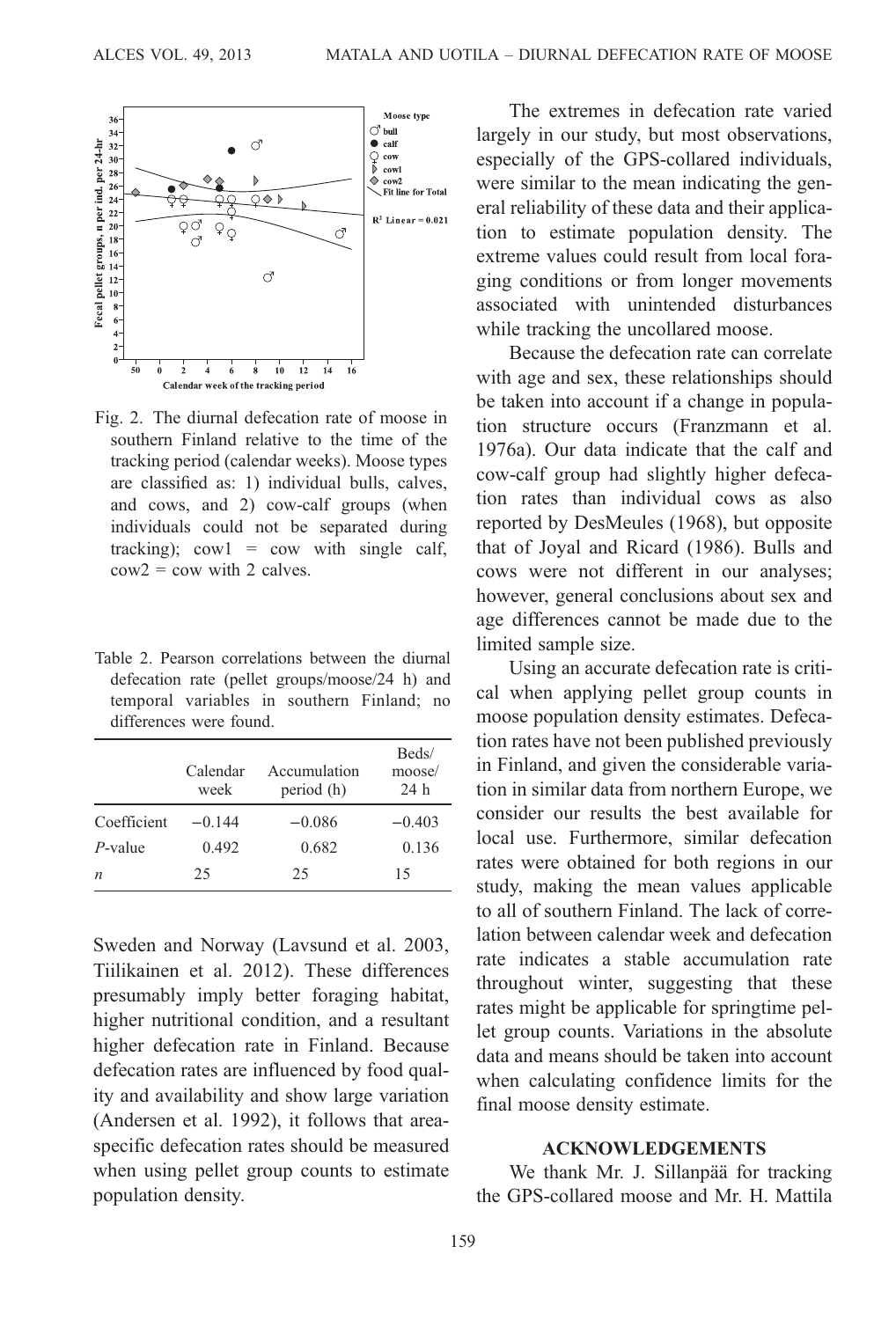<span id="page-5-0"></span>for tracking in the Kangasala area. Dr. J. Pusenius from the Finnish Game and Fisheries Research Institute is greatly acknowledged for organizing the GPS-collaring and thus enabling data availability on exact moose locations for our study. We also thank [the Fi](#page-1-0)nnish Forest Research Institute, the University of Helsinki, and the Ministry of Agriculture and Forestry for providing financing for our work. M.Sc. M. Melin is acknowledged for producing the maps in Fig. 1 and Ms. S.Thompson for checking the language of this manuscript.

# **REFERENCES**

- ANDERSEN, R., O. HJELJORD, and B-E. SAETHER. 1992. Moose defecation rates in relation to habitat quality. Alces 28: 95–100.
- DESMEULES, P. 1968. Détermination du nombre de tas de crottins rejetés et du nombre de reposées établies, par jour, par l'original (Alces alces), en hiver. Le Naturaliste Canadien 95: 1153–1157. (In French with English abstract).
- FRANZMANN, A. W., P. D. ARNESON, and J. L. OLDEMEYER. 1976a. Daily winter pellet groups and beds of Alaskan moose. Journal of Wildlife Management 40: 374–375.
	- ———, J. L. OLDEMEYER, P. D. ARNESON, and R. K. SEEMEL. 1976b. Pellet-group count evaluation for census and habitat use of Alaskan moose. Proceedings of North American Moose Conference Workshop 12: 127–142.
- FORBES, G. J., and J. B. THEBERGE. 1993. Multiple Landscape Scales and Winter Distribution of Moose, *Alces alces*, in a Forest Ecotone. Canadian Field-Naturalist 107: 201–207.
- HÄRKÖNEN, S., and R. HEIKKILÄ. 1999. Use of pellet-group counts in determining density and habitat use of moose Alces alces in Finland. Wildlife Biology 5: 233–239.
- JORDAN, P. A., R. O. PETERSON, P. CAMPBELL, and B. MCLAREN. 1993. Comparison of

pellet-group counts and aerial counts for estimating density of moose at Isle Royale: a progress report. Alces 29: 267–278.

- JOYAL, R., and J-G. RICARD. 1986. Winter defecation output and bedding frequency of wild, free ranging moose. Journal of Wildlife Management 50: 734–736.
- LAUTENSCHLAGER, R. A., and P. A. JORDAN. 1993. Potential use of track-pellet group counts for moose censusing. Alces 29: 175–179.
- LAVSUND, S., T. NYGRÉN, and E. J. SOLBERG. 2003. Status of moose populations and challenges to moose management in Scandinavia. Alces 39: 109–130.
- MÅNSSON, J. 2009. Environmental variation and moose Alces alces density as determinants of spatio-temporal heterogeneity in browsing. Ecography 32: 601–612.
	- ———, H. ANDRÉN, and H. SAND. 2011a. Can pellet counts be used to accurately describe winter habitat selection by moose Alces alces. European Journal of Wildlife Research 57: 1017–1023.
	- ———, C. E. HAUSER, H. ANDRÉN, and H. P. POSSINGHAM. 2011b. Survey [method](http://www.metla.fi/metinfo/vmi/) [choice](http://www.metla.fi/metinfo/vmi/) [for](http://www.metla.fi/metinfo/vmi/) [wildlife](http://www.metla.fi/metinfo/vmi/) [mana](http://www.metla.fi/metinfo/vmi/)gement: the case of moose Alces alces in Sweden. Wildlife Biology 17: 176–190.
- METLA. 2012. Finnish Forest Research Institute, National Forest Inventory. http:// www.metla.fi/metinfo/vmi/ <accessed November 2012>.
- NEFF, D. J. 1968. The pellet-group count technique for big game trend, census, and distribution: a review. Journal of Wildlife Management 32: 597–614.
- OLDEMEYER, J. L., and A. W. FRANZMANN. 1981. Estimating winter defecation rates of moose, Alces alces. Canadian Field-Naturalist 95: 208–209.
- REMM, K., and A. LUUD. 2003. Regression and point pattern models of moose distribution in relation to habitat distribution and human influence in Ida-Viru county, Estonia. Journal for Nature Conservation 11: 197–211.